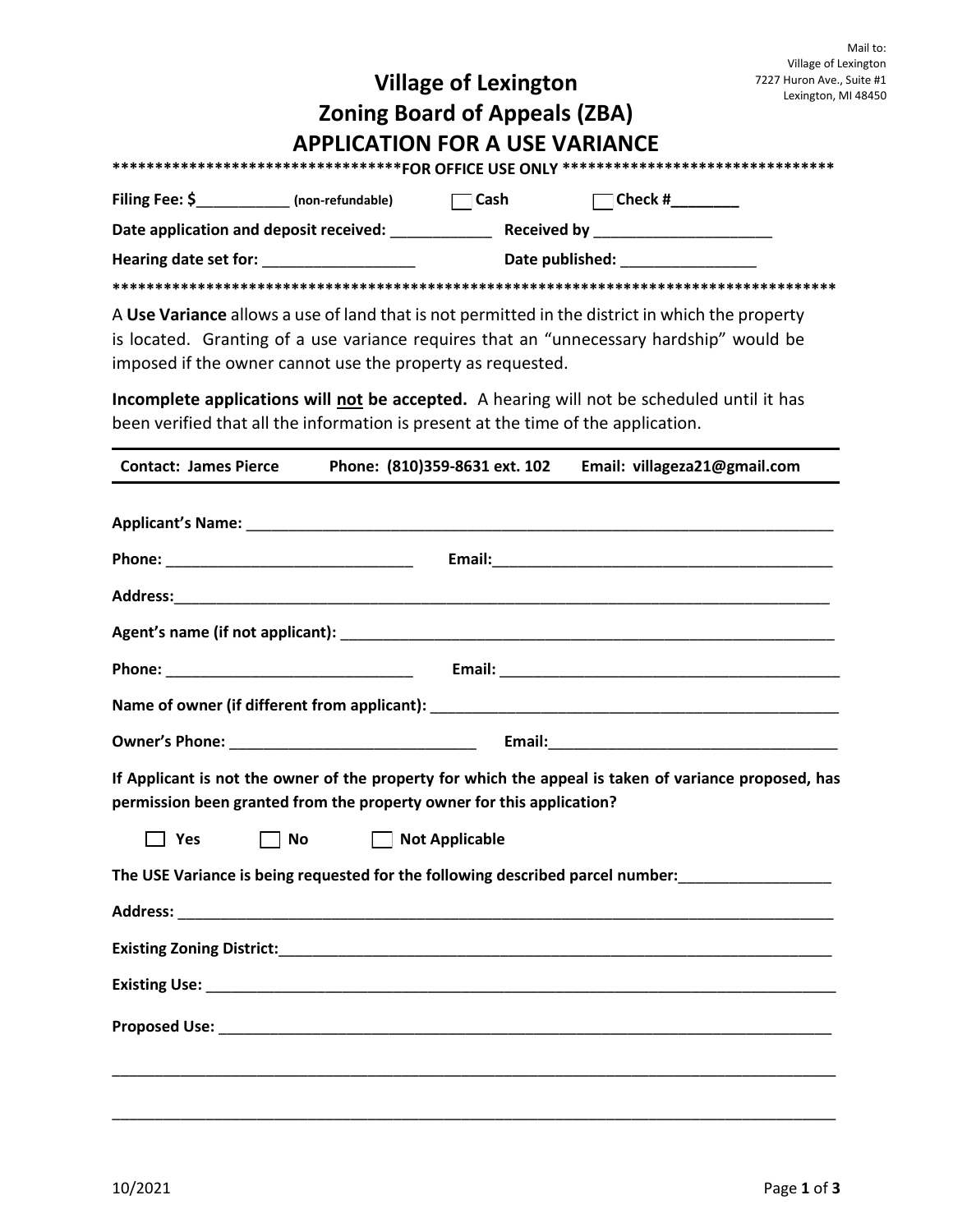The applicant must provide evidence to show that if the zoning ordinance is applied strictly unnecessary hardship to the applicant will result and that all four of the following requirements are met.

Provide evidence to show that the property could not reasonably be used for any of the purposes permitted in its existing zone district.

Provide evidence that the appeal results from unique circumstances peculiar to the property and not from general neighborhood conditions: Provide evidence to show that the use requested would not alter the essential character of the area: